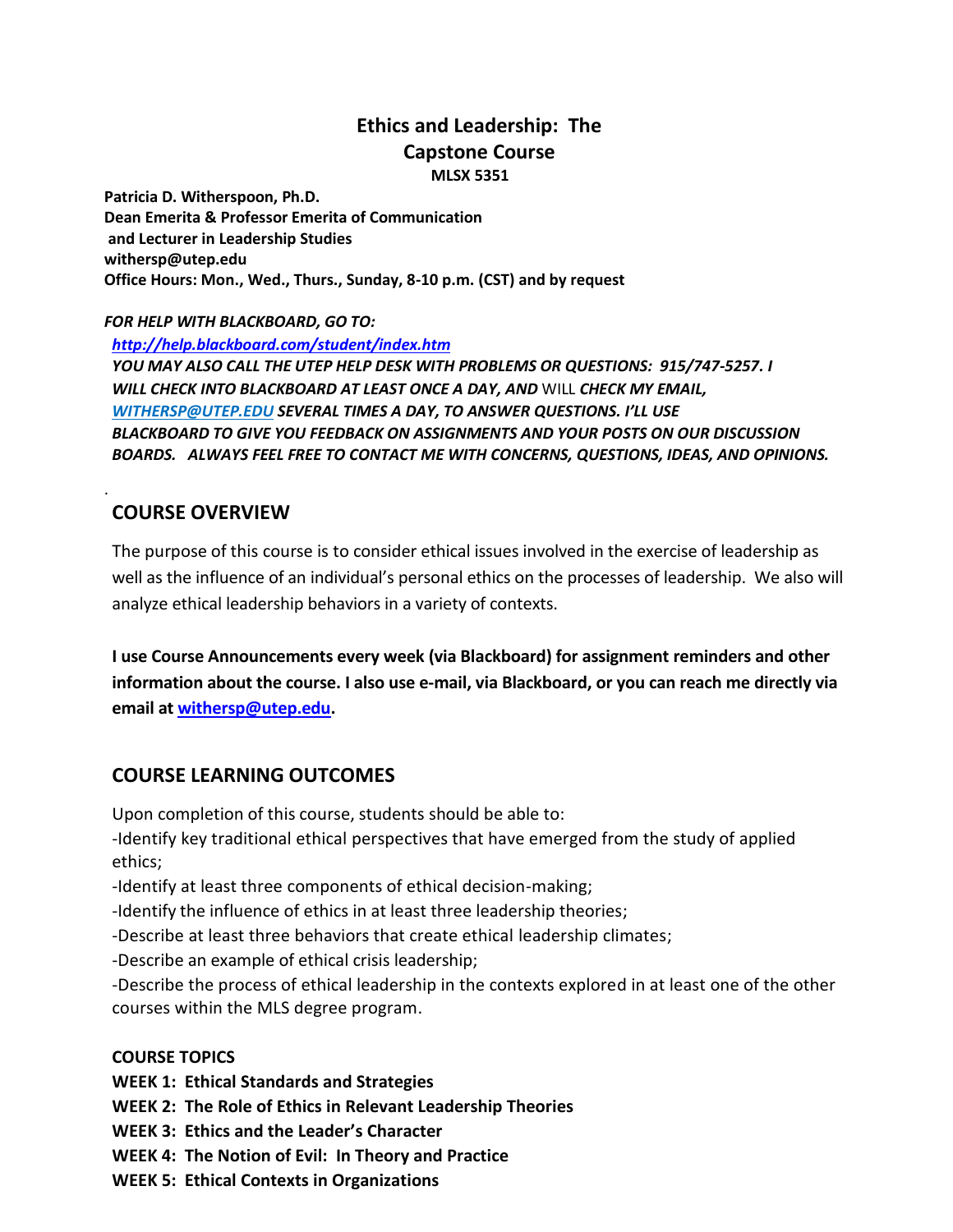**WEEK 6: Ethical Contexts in Society**

**WEEK 7: Ethical Crisis Leadership**

**WEEK 8 : Ethical Leadership in Another MLS Course Context**

# **READING ASSIGNMENTS, BY WEEK**

**Texts: Meeting the Ethical Challenges of Leadership,** 6 th Edition, by Craig E. Johnson, Sage: Los Angeles, 2018.

**Ethical Decision-Making, Cases in Organization and Leadership,** Patricia A. Mitchell (Ed.) Gorham, ME: Myers Education Press, 2019.

## **WEEK BEGINNING:**

**October 19—**Johnson, Chapts. 5, 6, and 7

**October 26—**Johnson, Chapt. 8; Witherspoon mini-lecture

**November 2--**Johnson, Chapts. 1, 2, and 3

**November 9—**Johnson, Chapt. 4

**November 16--**Johnson, Chapts. 9 and 10; Witherspoon mini-lecture

**November 23—**Johnson, Chapt. 11

**November 30--**Johnson, Chapt. 12; Witherspoon mini-lecture

# **COURSE ASSIGNMENTS**

There will be five assignments in this course, each worth 20% of the final grade.

### **DISCUSSION POSTS (TOTALING 20% OF THE FINAL GRADE)**

In weeks 1-6, I will post a question for student response. Each student will post a comment on the question, and react to at least one other student. The questions are designed to facilitate interaction, shared interests, and perhaps networking that may be beneficial to you beyond the course. **Posts should be the equivalent of one typed, double-spaced, page, and credit each week also depends on your responding to at least one other student post (no required length). The questions are provided on Blackboard in each specified week.**

### **SUMMARY OF JOURNAL ARTICLE (FIRST WRITTEN ASSIGNMENT, 20% OF FINAL GRADE)**

The first written assignment, **due on November 8,** will be **a summary of a journal article on ethical leadership in one of the following journals: Leadership (the journal published by Sage Publications); Leadership Quarterly; or Leadership and Organizational Development Journal. All of these journals are in the UTEP Library.** You may pick any article you wish to summarize, but you may wish to select one published during the last 5 years. Leadership research is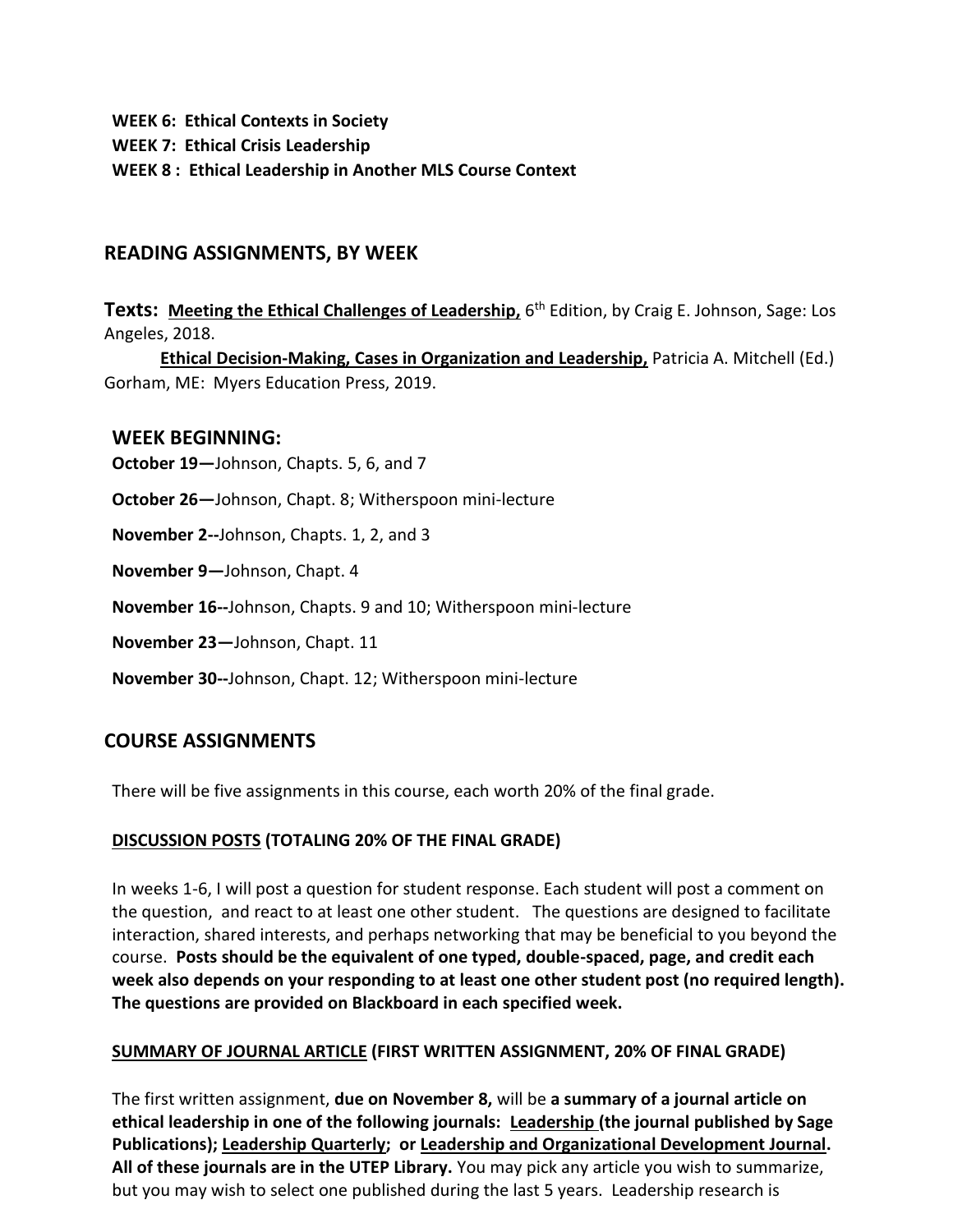consistently changing, and more recent articles may represent the better, or more current, research in the long tenure of leadership study**. The article should be 4 to 5 pages long, typed double-spaced. The author, name of the article and publishing information, such as date and journal title, should be provided at the beginning of the paper. Provide a brief description of the research study and key findings. If it is a theoretical article, what is the key theory and the author's major points? If it is an applied article, provide a brief description of the author and his/her main points.**

### **CASE STUDY ANALYSIS (SECOND WRITTEN ASSIGNMENT, 20% OF FINAL GRADE)**

You may select any of the case studies in the **Mitchell text** for this assignment**, due November 22. Please answer the questions at the end of the case study, in an essay. It should be 3 to 4 pages long, typed double-spaced. Summarize the main points of the case, and then provide answers to the questions in paragraph form.** You are welcome to add comments and analysis beyond responses to the questions.

## **DESCRIPTION OF AN ETHICAL LEADER (THIRD WRITTEN ASSIGNMENT, 20% OF FINAL GRADE)**

The third paper or written assignment, **due on December 6**, will be a description of a person you regard as an excellent example of an ethical leader. OR, you may choose to write a description of an example of ethical leadership exhibited by an individual at a particular time, e.g. the decision by the President of Johnson and Johnson to take Tylenol off the shelves until his company could develop ways to prevent product poisoning. (Tylenol was found to have been laced with arsenic in a major metropolitan city.) **This description should be 3-4 pages in length, typed double-spaced. Provide a biographical sketch of the leader, and why you chose him/her. Or, provide a brief biosketch of the leader and then describe the leadership behavior(s) that you have selected because of the exercise of ethics in the leadership process.**

# **ESSAY ON THE APPLICATION OF ETHICAL LEADERSHIP TO ANOTHER MLS COURSE (E.G. RELEVANCE OF ETHICAL LEADERSHIP TO THE LEADERSHIP OF CHANGE, OR TO LEADERSHIP COMMUNICATION, OR TO TEAM-BASED LEADERSHIP, ETC.) (LAST WRITTEN ASSIGNMENT, 20% OF FINAL GRADE)**

The final assignment, **due on December 14,** will be an essay you prepare on the application of ethical leadership to another MLS course you have taken during your participation in the MLS leadership program**. Briefly summarize the course you are applying to this assignment, and then describe the relationship you see between that course and the exercise of ethical leadership. The essay should be 3 to 4 pages in length, typed double-spaced.**

# **OUR LEARNING SYSTEM: BLACKBOARD**

**YOU'LL NEED A COMPUTER WITH BASIC AUDIO/VIDEO OUTPUT EQUIPMENT, A STRONG INTERNET CONNECTION, AND MICROSOFT OFFICE OR SIMILAR SOFTWARE.**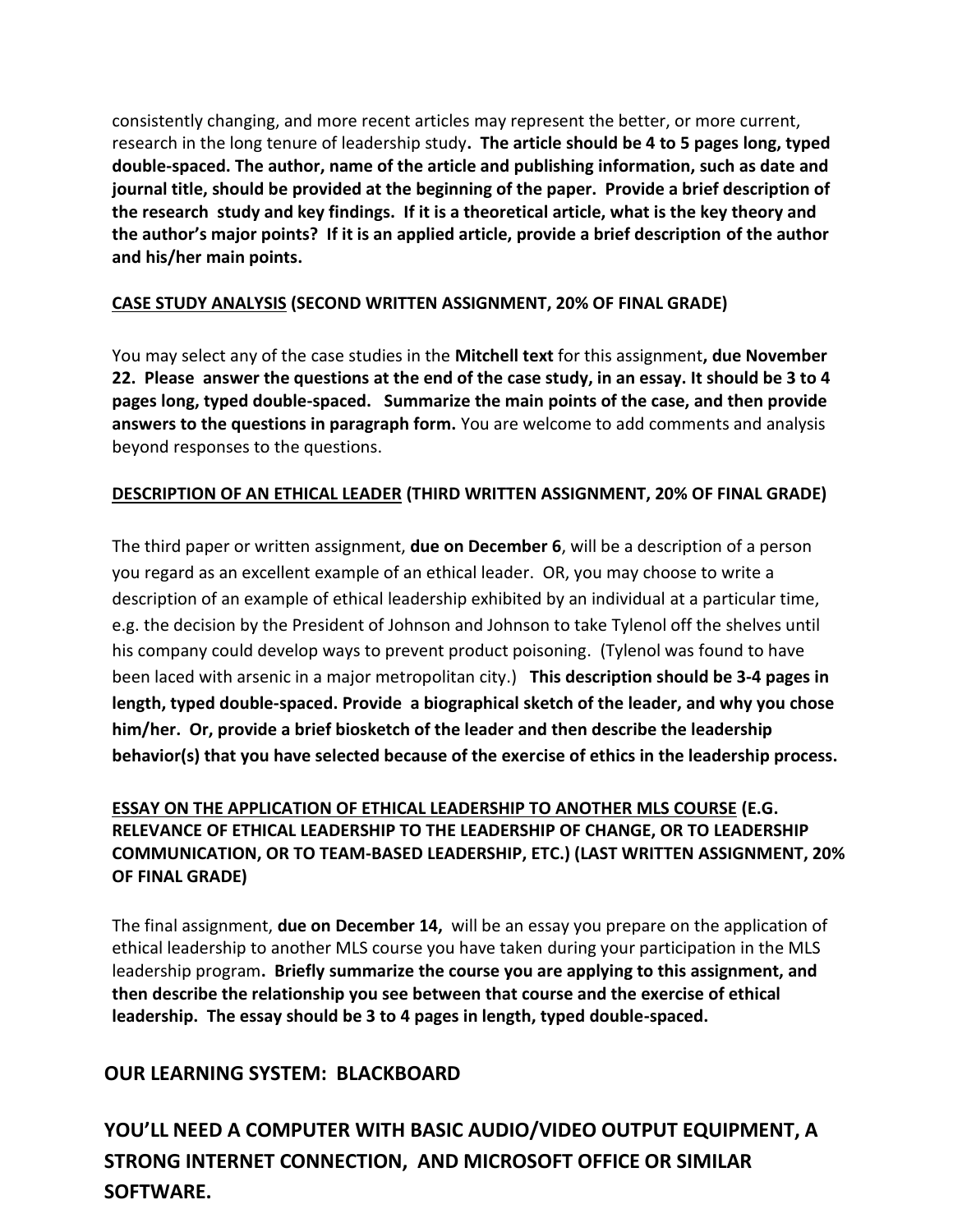# **ACADEMIC DISHONESTY**

Academic dishonesty is prohibited and is considered a violation of rules articulated in UTEP's Handbook of Operating Procedures. It is also contrary to the process of organizational leadership itself, and includes, but is not limited to, cheating, plagiarism, and collusion.

- *Cheating* may involve copying from or providing information to another student, possessing unauthorized materials during a test, or falsifying research data on laboratory reports.
- *Plagiarism* occurs when someone intentionally or knowingly represents another person's words or ideas as his or her own.
- Collusion involves the unauthorized collaboration with another person or group to commit any academically dishonest act.

Any act of academic dishonesty attempted by a UTEP student is unacceptable and will not be tolerated. Violations will be taken seriously and will be referred to the Office of Student Conduct and Conflict Resolution for possible disciplinary action. Students may be suspended or expelled from UTEP for such actions. More information can be found in the UTEP *Handbook of Operating Procedures,* under the heading "Alleged Student Scholastic [Dishonesty"](http://admin.utep.edu/Default.aspx?tabid=30381) and the UT System Regents' R[ules and Regulations.](http://www.utsystem.edu/bor/rules/homepage.htm)

# **AMERICANS WITH DISABILITIES ACT AS APPLICABLE TO THIS CLASS**

This law requires that all materials needed for a course be made available to all students in that course, whether it is a face-to-face class or an online course. Please contact me at the beginning of the semester if you need accommodations; I am happy to work with the office on campus that provides accommodations to students with disabilities. That office is the Center for Accommodations and Support Services (CASS) at 747-5148, or you can contact staff via email at [cass@utep.edu.](mailto:cass@utep.edu) The office is located in UTEP Union East, Room 106.

For additional information, please visit the CASS website at [www.sa.utep.edu/cass.](http://sa.utep.edu/cass/)

# **LIBRARY INFORMATION**

Access the UTEP Library by visiting <http://libraryweb.utep.edu/>

```
Grading Scale: A = 90-100
    B = 80 - 89C = 70-79D = 60 - 69F = 0-59
```